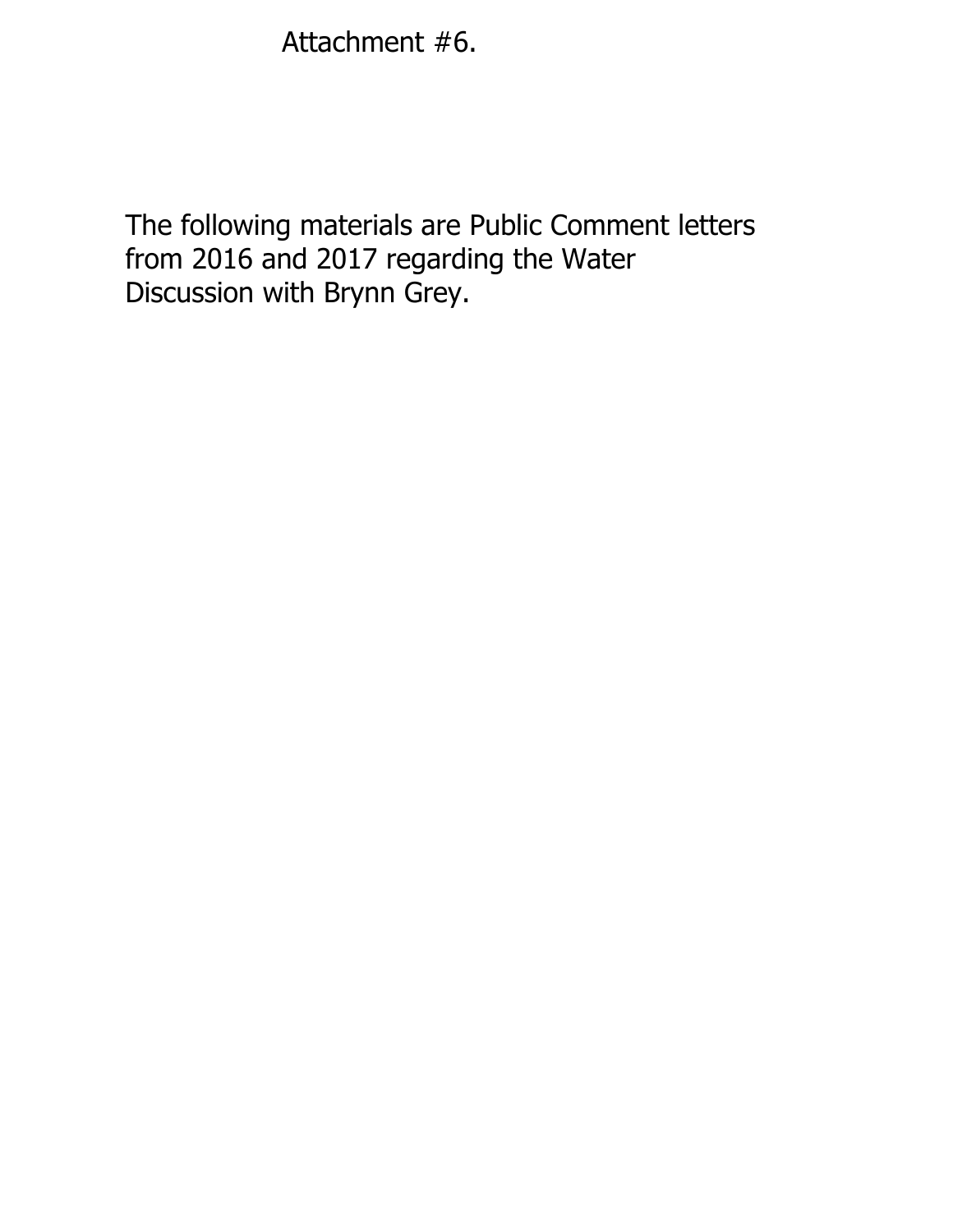## **Jessica Koenig**

| From:    | Julie Franklin                                                             |  |
|----------|----------------------------------------------------------------------------|--|
| Sent:    | Monday, October 24, 2016 11:34 AM                                          |  |
| To:      | William Jameson                                                            |  |
| Cc:      | City Council; Tyler Gibbs; Chuck Anderson                                  |  |
| Subject: | RE: Agenda Item 3, City Council Regular Meeting 2016-20 (October 25, 2016) |  |

Thanks for your comment Bill. Council has received it and it will be available at the meeting.

Julie Franklin, City Clerk

**From:** William Jameson [mailto:williamgjameson@comcast.net] **Sent:** Monday, October 24, 2016 11:12 AM **To:** Julie Franklin **Subject:** Agenda Item 3, City Council Regular Meeting 2016-20 (October 25, 2016)

As a resident of the City of Steamboat Springs, the following comments are submitted for inclusion in the 'Rainbow Packet' and distribution to all City Council members in advance of the above-identified City Council Meeting.

The applicant's proposal should be **rejected** and staff should be instructed that any revised proposal presented to City Council must fully comply with Ordinance 2244, i.e. the City of Steamboat Springs "Water Dedication Policy".

If an applicant has overpaid for a parcel (without water rights), it is not the responsibility of the City Council to make a project 'economically viable' by simply giving away (a) valuable water resources and/or (b) the investment that current and past residents of the city have made in developing a dependable water supply.

Rather than ask the City Council to 'waive' Ordinance 2244, Brynn Grey Partners, Ltd. should negotiate/renegotiate the purchase price of the proposed parcel(s) to be annexed so that it reflects the fact that any annexed parcel (including 'only' the proposed 'Gateway' Neighborhood) can not be developed without water rights or a payment in lieu of the required water rights.

The land owner and/or developer should bear the financial burden to provide the required water rights to service any new development on land to be annexed not the current residents/rate-payers of the City of Steamboat Springs.

## Staff Memo:

*"The applicant does not own any water rights at this time that they could dedicate to the City in order to fulfill the requirements of the "Water Dedication Policy". The applicant states that it is not economically viable for them to pay a fee in lieu of the water rights. Thus, the applicant is asking that City Council waive the requirements of the "Water Dedication Policy" for their development." (Emphasis added)*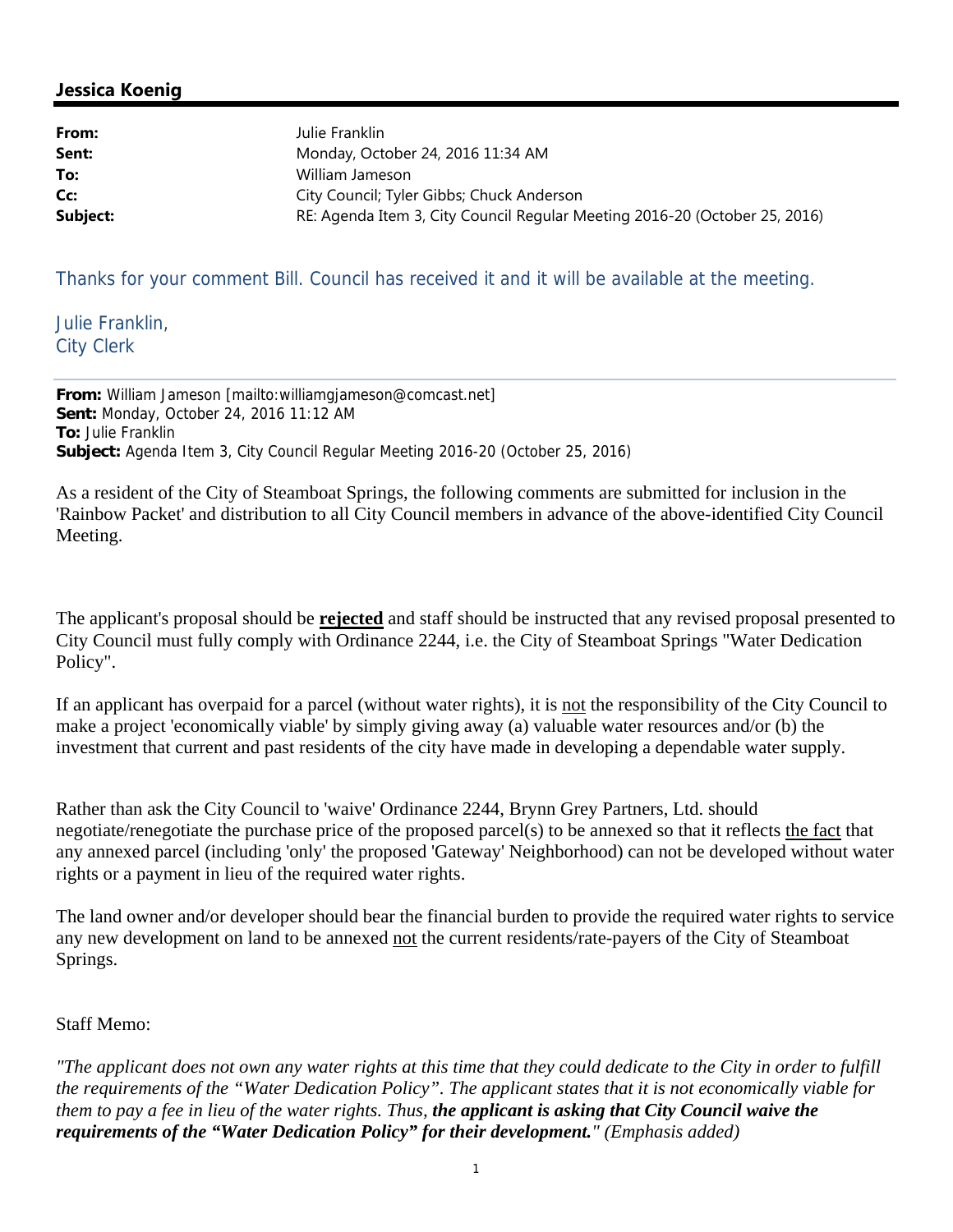*Applicant's Water Resource Memo:*

## *CONCLUSION*

*"At this time, predicated on the installation of the West Area Water Storage Tank, there is capacity serve the Gateway Neighborhood with existing water resources. In order to do so, City Council would have to recognize that the supply is being taken out of resources that are allocated for vacant property within current city limits at build-out . Under this scenario, it would be very important for the City to pursue the development of the Elk River water supply for the purpose of redundancy and future supply. Similarly, it is possible to serve a neighborhood with one 12" water line, though this is not your standard or recommended practice." (Emphasis added)*

I strongly suggest that the City Council read Ordinance 2244.

It appears that the City Council does not have the authority to waive the requirements of Ordinance 2244 for the applicant since the waiver is NOT consistent with the purpose of the "Water Dedication Policy" and/or does NOT further the purpose of the "Water Dedication Policy". Moreover, the requested waiver is NOT rationally related to the water demand of the proposed development.

1. (b) Purpose. **The purpose of this water rights dedication policy is to ensure that water service required for new development does not interfere with service to existing customers and does not interfere with the city's ability to meet reasonably anticipated future water supply needs. The policy is intended to ensure that all new development bears an appropriate share of the expense that may be required to provide reliable water service to the new development, as well as an appropriate share of the investment that current and past residents of the city have made in developing a dependable water supply.** For the foregoing reasons, and to promote the general welfare of the city and the public, the city adopts a general policy of conditioning new treated or raw water service from the city's municipal water system upon either a dedication of water rights or a payment of cash in lieu of water rights by the development to be served. (Emphasis added)

...

8. (h) Exceptions. The city council shall have the authority to substitute or waive any of the conditions or requirements of this policy, **provided that any such substitution or waiver is consistent with and furthers the purpose of this policy as set forth in subsection (b) above, and further provided that such substitution or waiver is rationally related to the water demand of the proposed development as indicated by the water demand report required under subsection (d) above.** (Emphasis added)

The City Council should inform the applicant to secure water rights to fulfill the requirements of Ordinance 2244 or provided cash in lieu of the required water rights (subject to all the conditions of section f)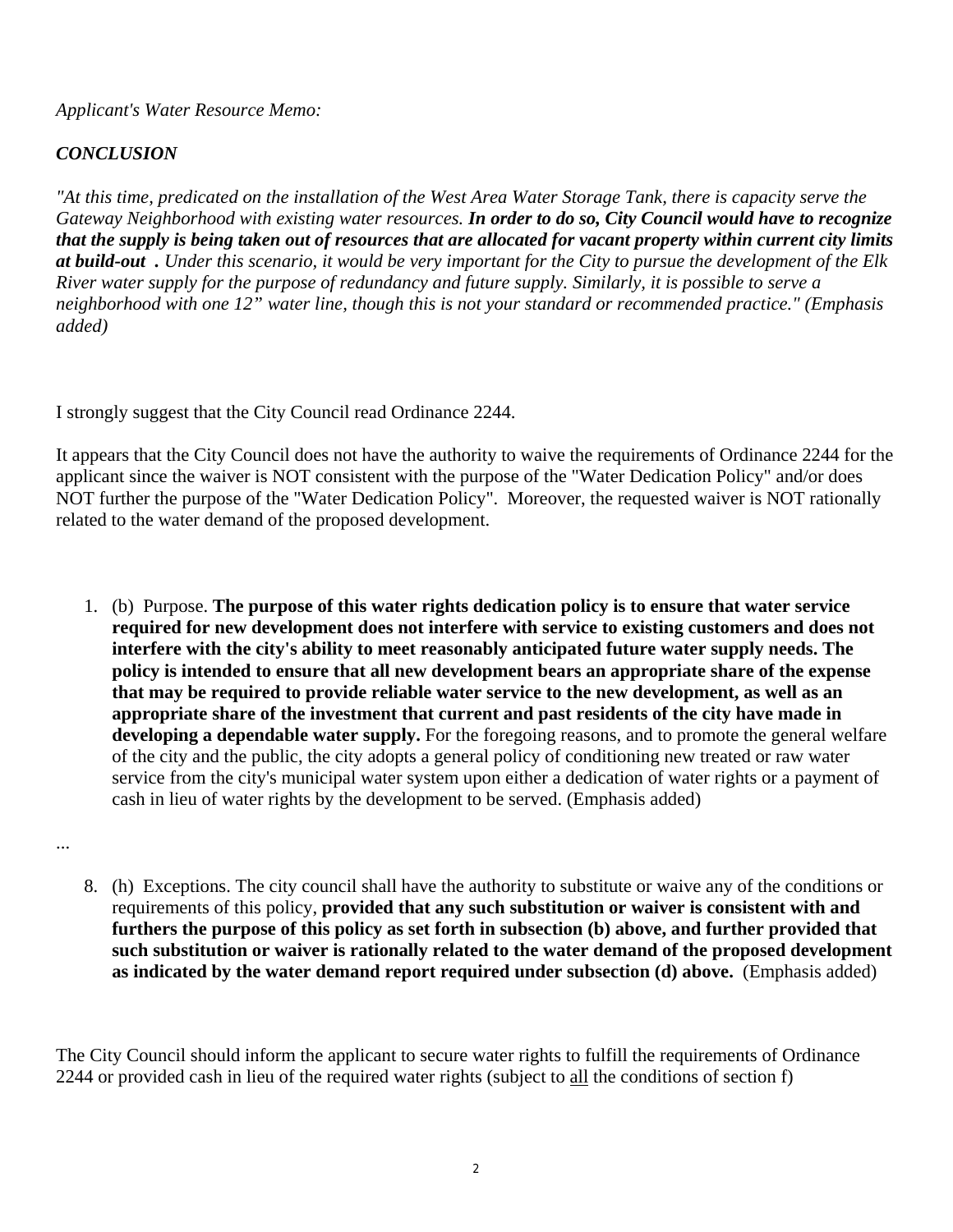- 6. (f) Cash in lieu of water rights. As an alternative to the water rights dedication required under subsection (e) above, council may, at its discretion, allow an applicant to provide a cash payment in lieu, or other valuable consideration, the sufficiency of which shall be calculated according to what it would cost the city to acquire one hundred ten (110) percent of the water requirement for the proposed development. **City council discretion to accept cash in lieu or other valuable consideration under this section is subject to the following conditions:**
- 1. **(1) The city must have sufficient water rights to meet the estimated water service requirement for the property to be served;**

**(2) Any cash in lieu or other alternative arrangement shall be documented in a contemporaneous written agreement;** 

**(3) Cash payments received by the city under this subsection (f) shall be used to address the city's most pressing water supply needs.** 

since the proposed new development, the Gateway Neighborhood' is to be served with City of Steamboat Springs municipal water.

Applicant admits that "*the supply is being taken out of resources that are allocated for vacant property within current city limits at build-out" (see CONCLUSION on page 6 of applicant's 'Water Resources Memo').* 

*Applicant's proposal to serve the Gateway Neighborhood with existing water resources is contrary to the expressly stated purpose of Ordinance 2244 which requires that any request for municipal water service (outside the established service area as of the Ordinance's effective date) "***does not interfere with the city's ability to meet reasonably anticipated future water supply needs**".

In addition, applicant's position that they are not willing to fund offsite connections to the distribution system until such time as the second neighborhood is constructed should also be rejected. The financial burden and risk for offsite connections to serve the proposed development should be on Brynn Grey Partners, Ltd., not the residents/rate-payers of the City of Steamboat Springs.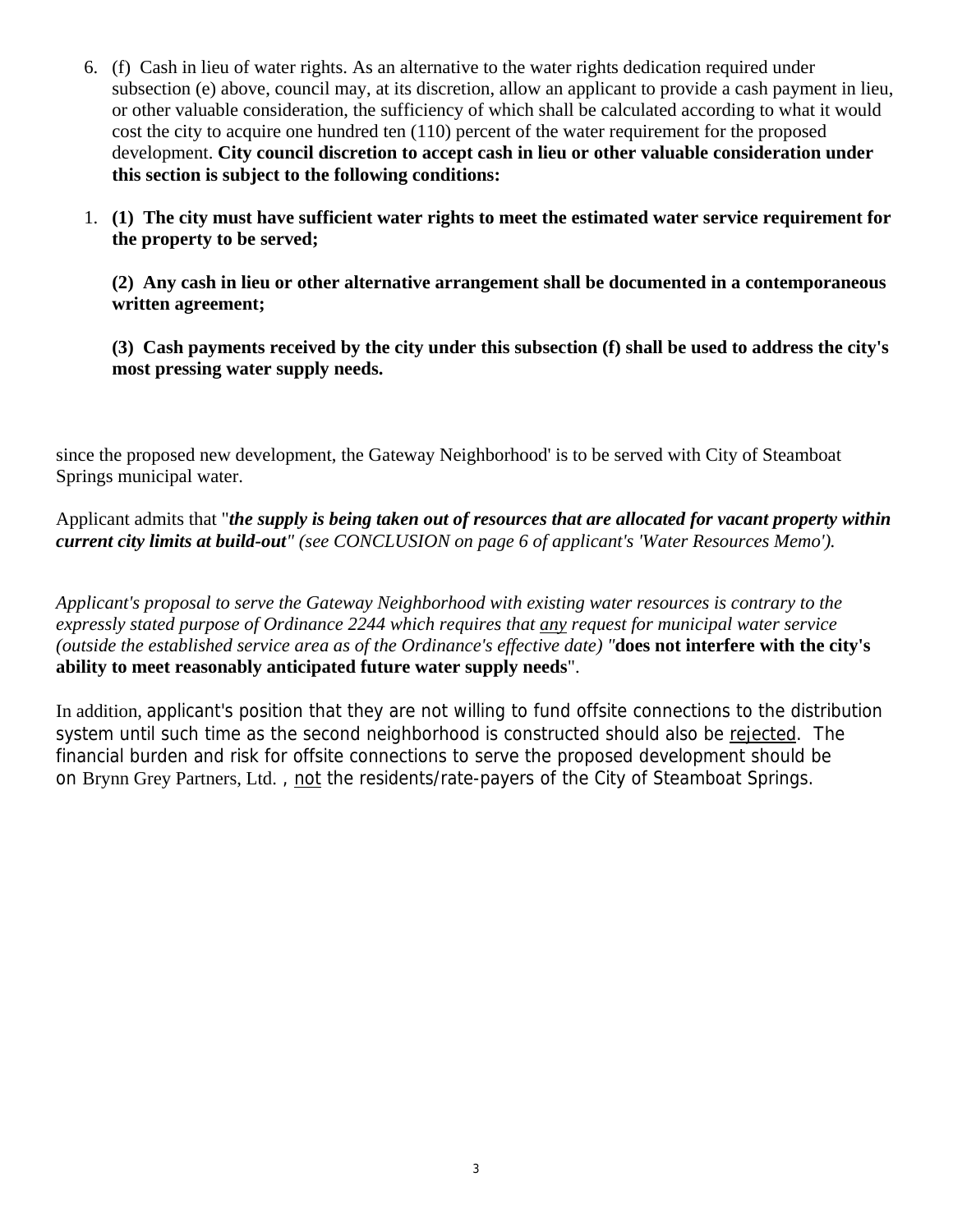#### **Print**

#### **City Council Contact Form - Submission #3246**

Date Submitted: 11/11/2016

#### **First Name\***

**Last Name\***

Paul

**Stettner** 

#### **Email Address\***

stattner1@gmail.com

#### **Please select the department(s) you want to contact:**

City Council

#### **Please leave your comments or questions below.**

Note to City Council: November 11, 2016 From: Paul Stettner

I want to advise City Council that, at the request of Brynn Grey Partners LTD (B/G) reps David O'Niel & Melissa Scherbourne I met with them on Thursday, 11/10/16 to discuss their proposed development project in West Steamboat. A brief recap follows.

Note: Before meeting with them I met with City Staff Jon Snyder to see if, B/G had brought in any new ideas or details to address water supply. He said no.

B/G asked if I was against growth/development – I responded no, but said that developments/ annexations must be wellplanned and should be phased - not a "grand" annexation. I would object to an overall annexation of the total long-term project area (500+/- acres) until project viability proves out. At no time should the City be at financial risk. Development should pay its own way. I commented that, with Steamboat 700 in mind, there may be concerns that after total property is annexed it would be flipped!

B/G's main concern at this point is the water issue (City's Water Rights Dedication and Adequate Water Supply Policies). I reiterated that I support these policies and opined that B/G might want to get into specific details (ie: the water demand report) instead of just saying that the City has sufficient water to supply their development and asking the City to abrogate their water policies. Further - determine the water demand for each phase, Gateway, Slate Creek, etc.) then start to research if there might be sufficient water rights for sale (MWWSD, Steamboat II, ranchers, …) to satisfy those needs. They felt this would be cost prohibitive and were disinclined to do so. However, after our meeting they did get the water demand report worksheet. So?

I also opined that process mapping would be a helpful tool in future discussions.

Please know that Brynn Grey Partners LTD was just asking for my opinions. I am not working for, or involved with them in this project.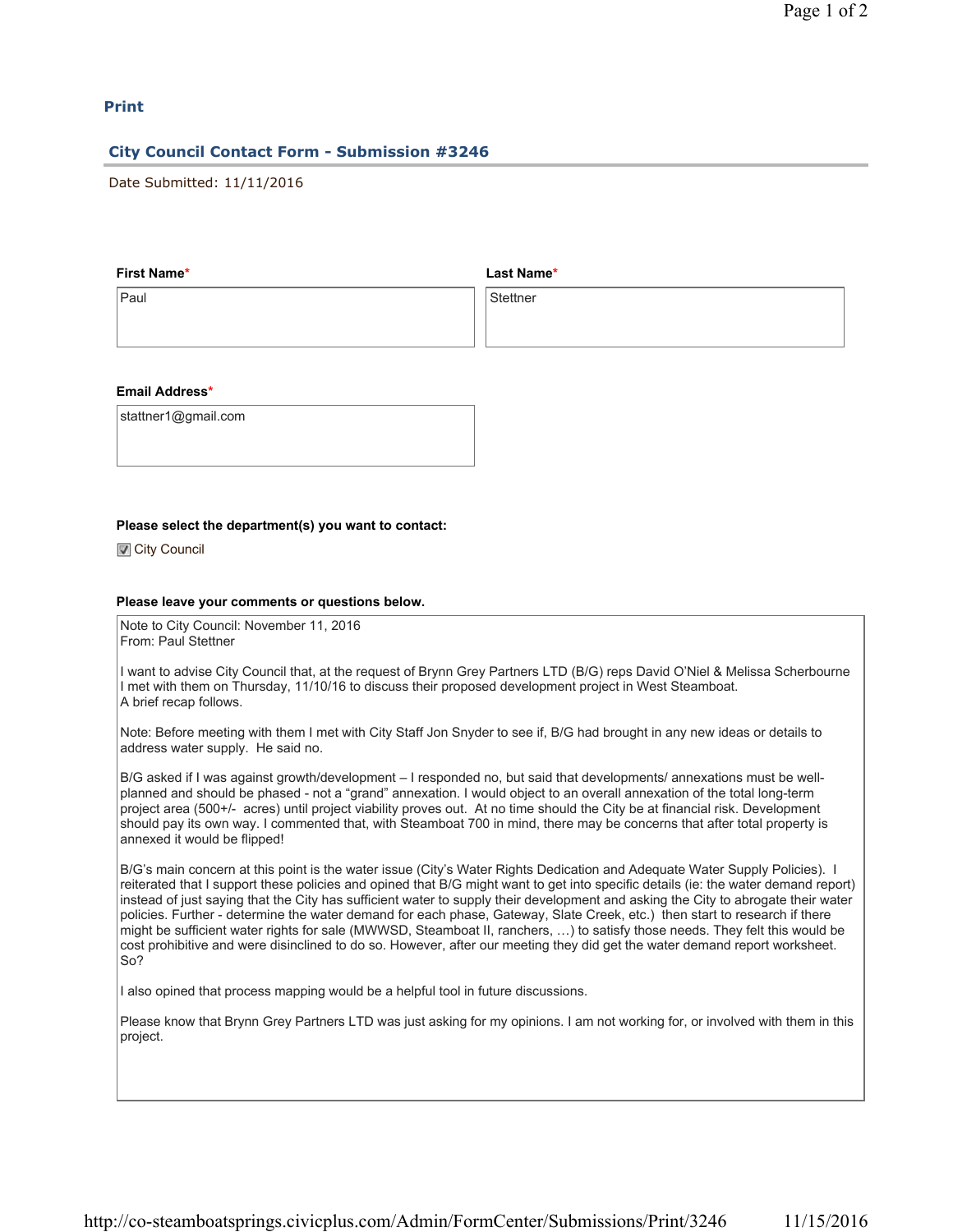**Letter to the Editor Growth Gorilla 4/07** 

**A700-pound growth-gorilla is looming on Steamboat's horizon with the sale of the Brown and adjacent properties to 700 LLC developers. How shall we refer to the ensuing speculation? Las Vegas East? Steamboat III ? Heritage Park II? I imagine the pulses of the local growthpromoters are a little faster at the prospect. Just think of all the sales and property taxes, jobs, people and cars the project would generate! I expect the promoter has already visited with city council and county commissioners waving these incentives under their noses.** 

 **Annexation to the city will be coming up. This will be a major issue, and one that truly deserves a vote of the people. I have pressed for public votes before on other big issues, such as URA and Triple Crown contract extension. To no avail of course, because the outcome might have been unacceptable to the CRA and Council majority.** 

**Before annexation can be prudently addressed, some very serious thought and study must be given to infrastructure, sprawl, esthetics, social and other problems. A few:** 

- **Water. Some years ago, at a meeting on growth, a city staff person said that the city had enough water to sustain a population of about 15,000 . Is this still valid ? The current population must exceed 11- or 12,000 by now. With the 16 -plus projects approved at present (the Barn, etc.), to what level would the proposed LLC project push water demand? I hear that LLC is negotiating with the SS 11 Metro District to use city water from its line through the south side of LLC property.**
- **Transportation CDOT rated our traffic at 95% of tolerable several years ago. By now it has to be well over 100%. How to accommodate several thousand more cars from the LLC project ? Parking in town would become a real brouhaha.**
- **Sewerage Would LLC have its own treatment facility? If not, would we taxpayers be stuck with another plant expansion?**
- **Social Schools, law enforcement, and you-name–it will all be heavily impacted. Won't us taxpayers be scrambling to keep up?**

**In Summary of 700 LLC: This is a major, major issue for both the City ad County. We-the-people need and deserve to be included in determining its resolution. A first step and key to that is for the two elected bodies to voluntarily put the matter of annexation on to a public**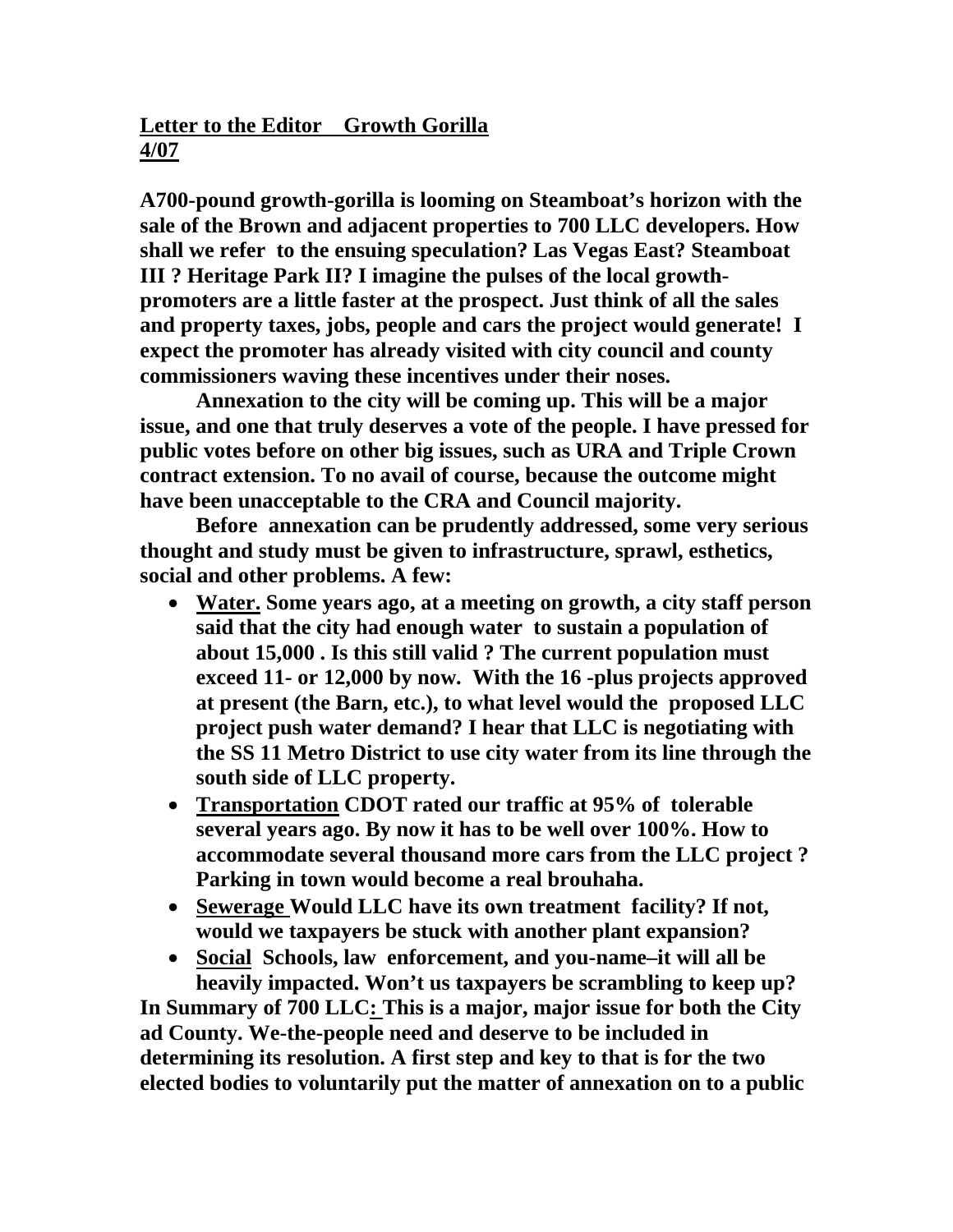**vote. Is our future just growth, growth and more growth - or is it time to apply some restraint? Let the people who are affected decide.** 

**S/Omar M. Campbell 879-2125**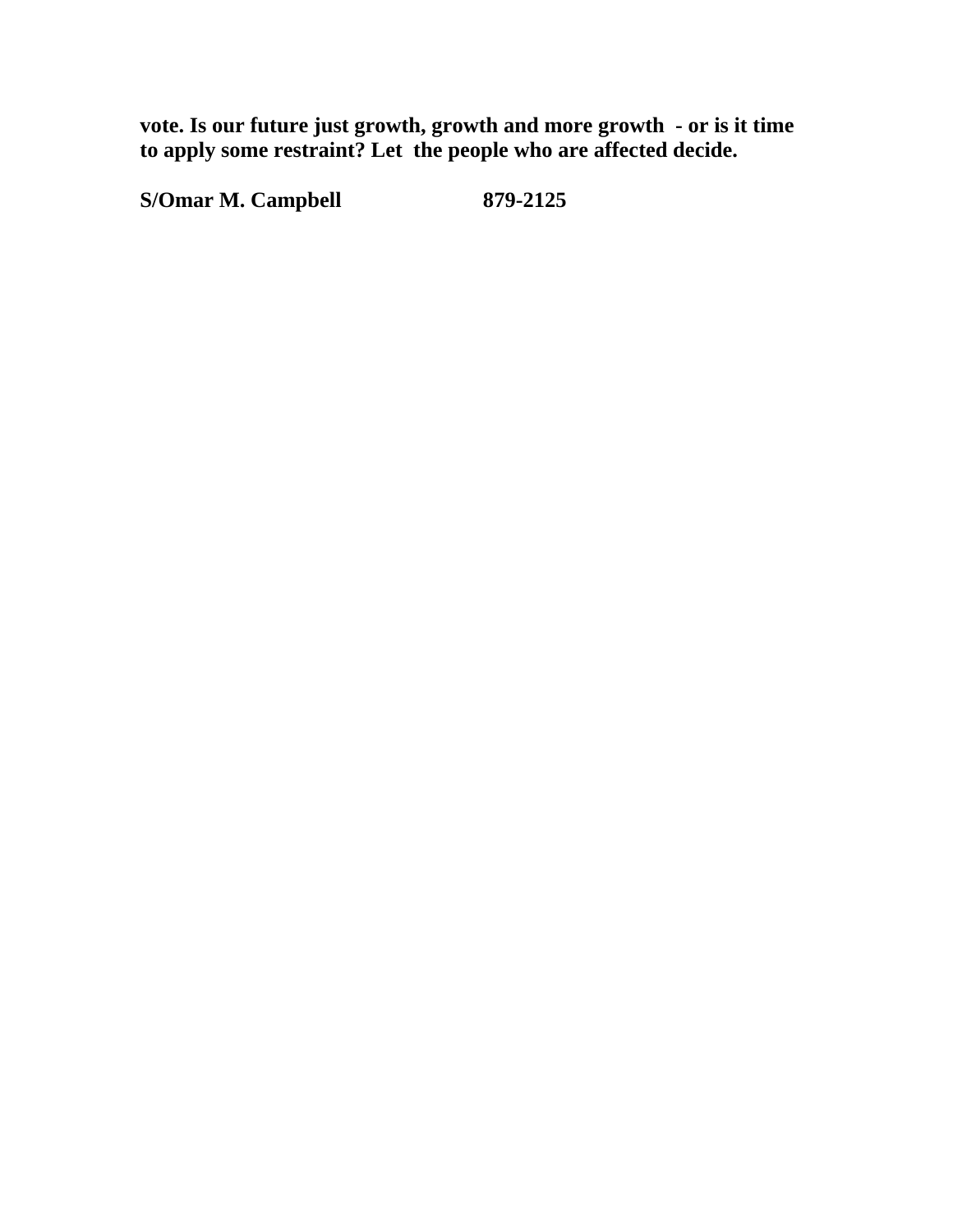To the City Counsel and Citizens of Steamboat:

I understand that a developer wants to build 700 homes within 4 years in west Steamboat to satisfy the Housing Steering Committee's projected growth by 2030.

The Today mentioned that the cost of developing a Municipal Water Infrastructure is an impediment to this developer. This developer does not want to pay to bring water to his property and expects the City of Steamboat to pay to provide his water.

In a City Council meeting, a County Commissioner stated that there would be sufficient water from the City if it "implemented some serious water conservation measures" on all of us.

All people and wildlife depend on water. We live at the very source of water here in Steamboat and will have to conserve it forever more? Do you want to take that risk to your quality of living here in Steamboat?

I think infill building, building in Stagecoach, Hayden and Oak Creek should be used first for additional housing in this Valley. The water is already there. What's the hurry here?? Let's get it right from the beginning...and have the developer show us the water!

You can help by telling your City Council Representative your feelings on this matter.

Thank you,

Cathy dj Edwards